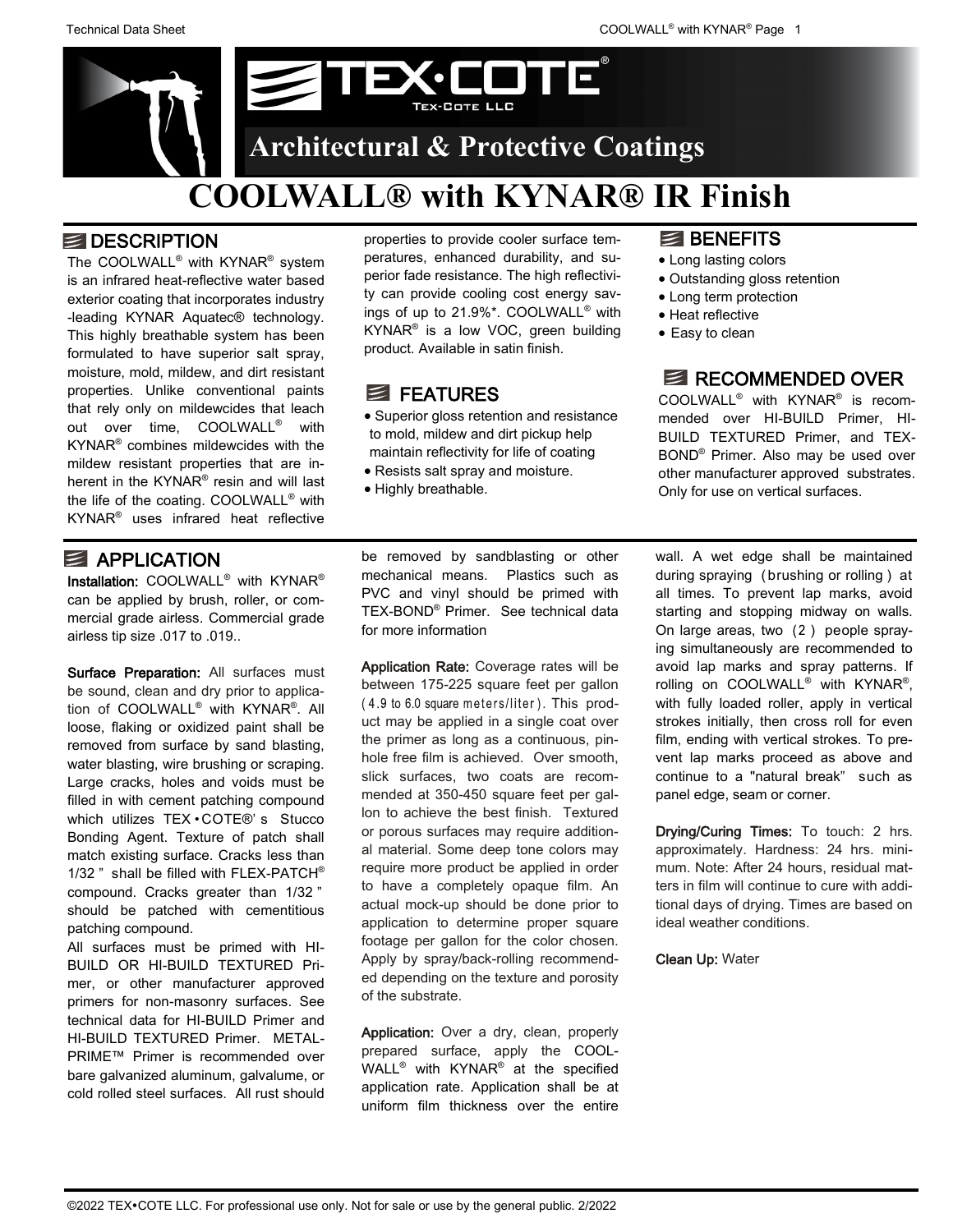| <b>ENTECHNICAL DATA</b>                                                                                                                  |                                                                                                                                                                           |                                                                                                                                                                                                                                                                                     |
|------------------------------------------------------------------------------------------------------------------------------------------|---------------------------------------------------------------------------------------------------------------------------------------------------------------------------|-------------------------------------------------------------------------------------------------------------------------------------------------------------------------------------------------------------------------------------------------------------------------------------|
| COOLWALL <sup>®</sup> with KYNAR <sup>®</sup> Applicable Standards American Society for Testing Materials (ASTM)                         |                                                                                                                                                                           |                                                                                                                                                                                                                                                                                     |
| <b>Test Method</b>                                                                                                                       | Property                                                                                                                                                                  | <b>Result</b>                                                                                                                                                                                                                                                                       |
| ASTM D2565-99-T-1, C#4                                                                                                                   | <b>Accelerated Weathering</b>                                                                                                                                             | 5000 Hours-Passed                                                                                                                                                                                                                                                                   |
| <b>ASTM B117</b>                                                                                                                         | Salt Spray Resistance                                                                                                                                                     | 100 Hours-Passed                                                                                                                                                                                                                                                                    |
| <b>ASTM D714</b>                                                                                                                         | <b>Blistering Resistance</b>                                                                                                                                              | 100 Hours-Passed                                                                                                                                                                                                                                                                    |
| <b>ASTM D610</b>                                                                                                                         | <b>Rusting Resistance</b>                                                                                                                                                 | 100 Hours-Passed                                                                                                                                                                                                                                                                    |
| <b>ASTM D968</b>                                                                                                                         | <b>Abrasion Resistance</b>                                                                                                                                                | 825 liters falling sand                                                                                                                                                                                                                                                             |
| <b>ASTM D3273/D3274</b>                                                                                                                  | Mold & Mildew Resistance                                                                                                                                                  | 28 Days-Rating 10, no growth                                                                                                                                                                                                                                                        |
| ASTM D6940                                                                                                                               | <b>Wind Driven Rain Resistance</b>                                                                                                                                        | Passed                                                                                                                                                                                                                                                                              |
| <b>ASTMC67/D2794</b>                                                                                                                     | Freeze-Thaw Resistance                                                                                                                                                    | 50 cycles-Passed                                                                                                                                                                                                                                                                    |
| <b>ASTM D4585</b>                                                                                                                        | <b>Humidity Resistance</b>                                                                                                                                                | 100 Hours-Passed                                                                                                                                                                                                                                                                    |
| ASTME96                                                                                                                                  | Permeability                                                                                                                                                              | 8.5 Perms (with Primer)                                                                                                                                                                                                                                                             |
| <b>ASTM C1305</b>                                                                                                                        | <b>Crack Bridging</b>                                                                                                                                                     | No cracks, separation or loss of film                                                                                                                                                                                                                                               |
| <b>ASTM E-84</b>                                                                                                                         | Surface Burning of Building Materials                                                                                                                                     | Meets Class A Flame Spread Index                                                                                                                                                                                                                                                    |
| <b>ASTM E-1795</b>                                                                                                                       | Standard for Lead-Base Paint Encapsulation                                                                                                                                | Passed all tests for interior and exterior use                                                                                                                                                                                                                                      |
| <b>ASTM D4803-97</b>                                                                                                                     | <b>Total Solar Reflectance</b>                                                                                                                                            | Surface wall temperature reduced up to 40 degrees Fahr-<br>enheit depending on color and geographical location as<br>compared to commercial acrylic paint.                                                                                                                          |
| <b>Physical Properties</b><br>Water based acrylic formula<br><b>Test Property</b><br>Solids by Weight (Satin)<br>Solids by Weight (Flat) | Ranges<br>40-49%<br>49-52%                                                                                                                                                | Total Solar Reflectance (TSR) Color<br>Ranges by %<br>25% - 35%<br><b>Light Colors</b>                                                                                                                                                                                              |
| Solids by Volume<br>Weight per Gallon<br>Gloss:<br>Moisture Vapor Permeability                                                           | 31-34%<br>9.4-10.8 lbs.<br>10-20 @ 60°<br>8.5 Perms (with Primer)                                                                                                         | Medium Colors<br>55% - 65%<br>100% or greater<br>Dark Colors                                                                                                                                                                                                                        |
| Resin base<br><b>VOC</b><br><b>Wet Film Thickness</b><br>Dry Film Thickness                                                              | Acrylic/ Kynar (PVDF)<br>< 50 grams/liter<br>$7 - 9$ mils<br>$3-4$ mils<br>*Specific properties based on base used for chosen color and STD or 1113 compliant formulation | Percentage increased as compared to conventional acrylic paints.<br>Percentage of cooling costs and surface temperature reductions will vary<br>based on color chosen, geographical location, climate condition, and<br>substrate type. For more information, visit www.texcote.com |

### **BEST PERFORMANCE**

- •Do not apply material when snow, rain, or freezing conditions are imminent. Wet conditions combined with cold temperatures may cause improper curing of product.
- •Application temperature shall be between 45°F rising to 100°F ( 7°C to 38°  $C$ ).

•Do not apply if rain is imminent.

- •AVOID FREEZING.
- •Surfaces shall be clean, dry and properly prepared.
- •Formulated for use over HI-BUILD Primer, HI-BUILD TEXTURED Primer, RE-COTE™ Primer, TEX-BOND® Primer, or METAL-PRIME™ Primer.
- •Products shall be handled and stored as indicated herein.

•Roof & parapet top caps shall be installed and sealed against water penetration before application.

•TEX-COTE LLC does not promote or recommend coating the sealant joints, nor is the sealant compound an approved substance.